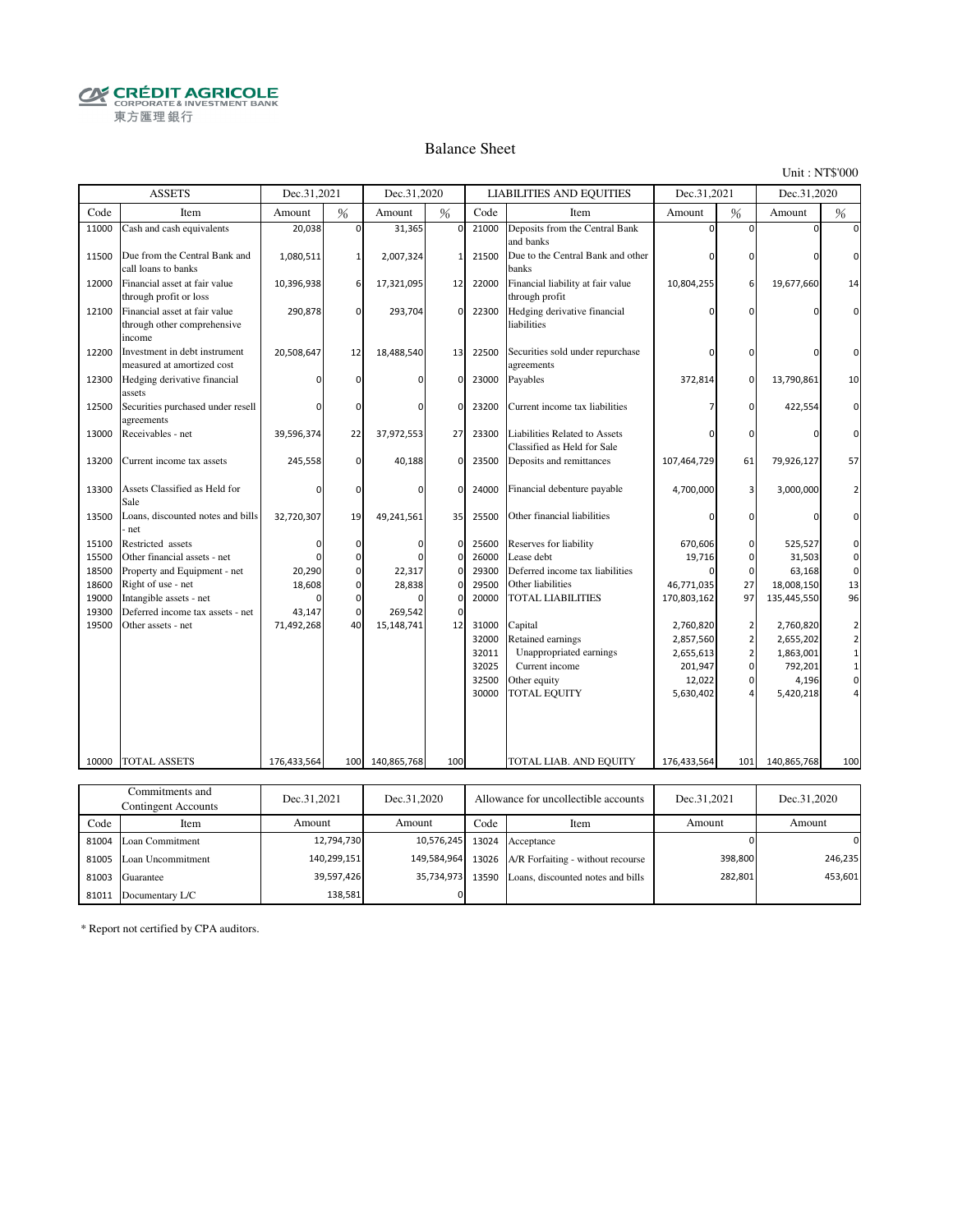**CRÉDIT AGRICOLE** 東方匯理銀行

# Consolidate Income Statement

Unit : NT\$'000

| 代碼<br>項<br>目<br>$\%$<br>%<br>Amount<br>Amount<br>707,973<br>962,945<br>41000<br>53<br>63<br>Interest income<br>51000<br>(446, 198)<br>(56)<br>(33)<br>(858, 958)<br>Interest expense<br>261,775<br>103,987<br>Net interest (expense) income<br>20<br>Other operating income<br>Commission income<br>289,504<br>22<br>258,368<br>17<br>1,702,282<br>(1,821,449)<br>(120)<br>Gain (loss) on financial assets or liabilities<br>127<br>measured at fair value through profit and loss<br>Gain (loss) on debt instrument at fair value through other<br>(3,057)<br>(2, 417)<br>0<br>0<br>comprehensive income<br>Gain (loss) on financial asset measured at amortized cost<br>0<br>0<br>(1,224,679)<br>(91)<br>2,703,801<br>178<br>Foreign exchange gains (losses) - net<br>(4, 945)<br>0<br>Impairment loss on assets (reversal of<br>(558)<br>0<br>impairment loss on assets)<br>Others<br>317,629<br>24<br>280,481<br>17<br>1,338,509<br>1,522,213<br>100<br>Net income<br>102 | Variable %<br>(26)<br>(48)<br>152<br>$\Omega$<br>12<br>(193)<br>26<br>0<br>(145)<br>0<br>13<br>(12)<br>(150) |
|-------------------------------------------------------------------------------------------------------------------------------------------------------------------------------------------------------------------------------------------------------------------------------------------------------------------------------------------------------------------------------------------------------------------------------------------------------------------------------------------------------------------------------------------------------------------------------------------------------------------------------------------------------------------------------------------------------------------------------------------------------------------------------------------------------------------------------------------------------------------------------------------------------------------------------------------------------------------------------|--------------------------------------------------------------------------------------------------------------|
|                                                                                                                                                                                                                                                                                                                                                                                                                                                                                                                                                                                                                                                                                                                                                                                                                                                                                                                                                                               |                                                                                                              |
|                                                                                                                                                                                                                                                                                                                                                                                                                                                                                                                                                                                                                                                                                                                                                                                                                                                                                                                                                                               |                                                                                                              |
|                                                                                                                                                                                                                                                                                                                                                                                                                                                                                                                                                                                                                                                                                                                                                                                                                                                                                                                                                                               |                                                                                                              |
|                                                                                                                                                                                                                                                                                                                                                                                                                                                                                                                                                                                                                                                                                                                                                                                                                                                                                                                                                                               |                                                                                                              |
|                                                                                                                                                                                                                                                                                                                                                                                                                                                                                                                                                                                                                                                                                                                                                                                                                                                                                                                                                                               |                                                                                                              |
|                                                                                                                                                                                                                                                                                                                                                                                                                                                                                                                                                                                                                                                                                                                                                                                                                                                                                                                                                                               |                                                                                                              |
|                                                                                                                                                                                                                                                                                                                                                                                                                                                                                                                                                                                                                                                                                                                                                                                                                                                                                                                                                                               |                                                                                                              |
|                                                                                                                                                                                                                                                                                                                                                                                                                                                                                                                                                                                                                                                                                                                                                                                                                                                                                                                                                                               |                                                                                                              |
|                                                                                                                                                                                                                                                                                                                                                                                                                                                                                                                                                                                                                                                                                                                                                                                                                                                                                                                                                                               |                                                                                                              |
|                                                                                                                                                                                                                                                                                                                                                                                                                                                                                                                                                                                                                                                                                                                                                                                                                                                                                                                                                                               |                                                                                                              |
|                                                                                                                                                                                                                                                                                                                                                                                                                                                                                                                                                                                                                                                                                                                                                                                                                                                                                                                                                                               |                                                                                                              |
|                                                                                                                                                                                                                                                                                                                                                                                                                                                                                                                                                                                                                                                                                                                                                                                                                                                                                                                                                                               |                                                                                                              |
|                                                                                                                                                                                                                                                                                                                                                                                                                                                                                                                                                                                                                                                                                                                                                                                                                                                                                                                                                                               |                                                                                                              |
|                                                                                                                                                                                                                                                                                                                                                                                                                                                                                                                                                                                                                                                                                                                                                                                                                                                                                                                                                                               |                                                                                                              |
| 58200<br>(114, 723)<br>230,168<br>15<br>Bad debt expenses<br>(9)                                                                                                                                                                                                                                                                                                                                                                                                                                                                                                                                                                                                                                                                                                                                                                                                                                                                                                              |                                                                                                              |
| Operating expenses                                                                                                                                                                                                                                                                                                                                                                                                                                                                                                                                                                                                                                                                                                                                                                                                                                                                                                                                                            | 0                                                                                                            |
| 58500<br>Employee benefits<br>(21)<br>(351, 782)<br>(26)<br>(325, 531)                                                                                                                                                                                                                                                                                                                                                                                                                                                                                                                                                                                                                                                                                                                                                                                                                                                                                                        | 8                                                                                                            |
| 59000<br>(26, 711)<br>(23, 832)<br>Depreciation and amortization expense<br>(2)<br>(2)                                                                                                                                                                                                                                                                                                                                                                                                                                                                                                                                                                                                                                                                                                                                                                                                                                                                                        | 12                                                                                                           |
| 59500<br>(476, 570)<br>(424, 473)<br>(28)<br>Other general and administrative expenses<br>(36)                                                                                                                                                                                                                                                                                                                                                                                                                                                                                                                                                                                                                                                                                                                                                                                                                                                                                | 12                                                                                                           |
| Consolidated income (loss) from continuing operations before<br>368,723<br>978,545<br>64<br>28                                                                                                                                                                                                                                                                                                                                                                                                                                                                                                                                                                                                                                                                                                                                                                                                                                                                                | (62)                                                                                                         |
| income tax<br>61003<br>(12)<br>Consolidated income (loss) from continuing operations - Income<br>(166, 776)<br>(12)<br>(186, 344)                                                                                                                                                                                                                                                                                                                                                                                                                                                                                                                                                                                                                                                                                                                                                                                                                                             | (11)                                                                                                         |
| tax (expense) benefit<br>201,947<br>Consolidated income (loss) from continuing operations - after<br>15<br>792,201<br>52                                                                                                                                                                                                                                                                                                                                                                                                                                                                                                                                                                                                                                                                                                                                                                                                                                                      | (75)                                                                                                         |
| income tax<br>62500<br>Income (loss) from discontinued operations<br>0<br>0<br>n                                                                                                                                                                                                                                                                                                                                                                                                                                                                                                                                                                                                                                                                                                                                                                                                                                                                                              | 0                                                                                                            |
| 201,947<br>Net income (loss)<br>792,201<br>52<br>15                                                                                                                                                                                                                                                                                                                                                                                                                                                                                                                                                                                                                                                                                                                                                                                                                                                                                                                           | (75)                                                                                                         |
|                                                                                                                                                                                                                                                                                                                                                                                                                                                                                                                                                                                                                                                                                                                                                                                                                                                                                                                                                                               | $\mathbf 0$                                                                                                  |
| Other comprehensive income                                                                                                                                                                                                                                                                                                                                                                                                                                                                                                                                                                                                                                                                                                                                                                                                                                                                                                                                                    | 0                                                                                                            |
| Remeasurement of defined benift plans<br>6,943<br>65201<br>0<br>0<br>n                                                                                                                                                                                                                                                                                                                                                                                                                                                                                                                                                                                                                                                                                                                                                                                                                                                                                                        | 0                                                                                                            |
| 7,699<br>5,798<br>0<br>65301<br>Exchange differences on cumulative translation adjustments<br>1                                                                                                                                                                                                                                                                                                                                                                                                                                                                                                                                                                                                                                                                                                                                                                                                                                                                               | 0                                                                                                            |
| Unrealized gain (loss) on debt instrument at fair value through<br>126<br>(60)<br>65308<br>0<br>0<br>other comprehensive income                                                                                                                                                                                                                                                                                                                                                                                                                                                                                                                                                                                                                                                                                                                                                                                                                                               | 0                                                                                                            |
| 65310 Gain on reversal of impairment loss on debt instrument at fair<br>n<br>0<br>value through other comprehensive income                                                                                                                                                                                                                                                                                                                                                                                                                                                                                                                                                                                                                                                                                                                                                                                                                                                    |                                                                                                              |
| Other comprehensive income after tax<br>65320<br>0<br>0<br>0                                                                                                                                                                                                                                                                                                                                                                                                                                                                                                                                                                                                                                                                                                                                                                                                                                                                                                                  | 0                                                                                                            |
| 65000<br>7,825<br>12,681<br>Total other comprehensive income                                                                                                                                                                                                                                                                                                                                                                                                                                                                                                                                                                                                                                                                                                                                                                                                                                                                                                                  | 33                                                                                                           |
| Net income belong to:                                                                                                                                                                                                                                                                                                                                                                                                                                                                                                                                                                                                                                                                                                                                                                                                                                                                                                                                                         | (310)<br>$\Omega$                                                                                            |
| 201,947<br>Owners' equity<br>15<br>792,201<br>52                                                                                                                                                                                                                                                                                                                                                                                                                                                                                                                                                                                                                                                                                                                                                                                                                                                                                                                              | $\Omega$                                                                                                     |
| Non-controlling Interests<br>$\mathbf 0$<br>0                                                                                                                                                                                                                                                                                                                                                                                                                                                                                                                                                                                                                                                                                                                                                                                                                                                                                                                                 | (38)                                                                                                         |
| Total other comprehensive income belong to:<br>0                                                                                                                                                                                                                                                                                                                                                                                                                                                                                                                                                                                                                                                                                                                                                                                                                                                                                                                              | (74)                                                                                                         |
| 804,882<br>53<br>Owners' equity<br>209,772<br>16                                                                                                                                                                                                                                                                                                                                                                                                                                                                                                                                                                                                                                                                                                                                                                                                                                                                                                                              | 0                                                                                                            |
| Non-controlling Interests                                                                                                                                                                                                                                                                                                                                                                                                                                                                                                                                                                                                                                                                                                                                                                                                                                                                                                                                                     |                                                                                                              |

\* Report not certified by CPA auditors.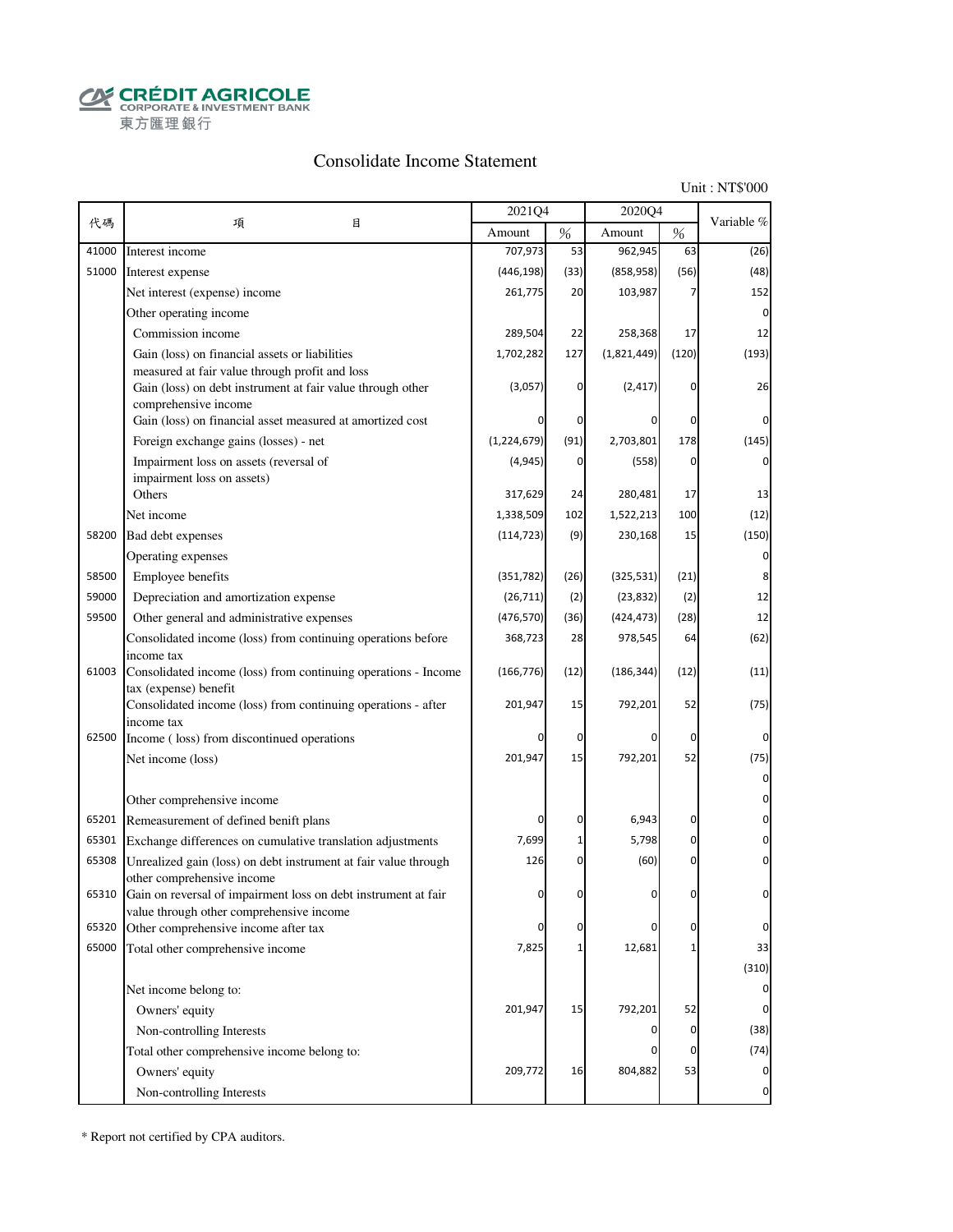

### Information on fair value hierarchy of financial instruments

Unit : NT\$'000

| Instrument item meansured at fair value        |            | Dec.31,2021 |            |         | Dec.31,2020 |         |            |         |  |
|------------------------------------------------|------------|-------------|------------|---------|-------------|---------|------------|---------|--|
|                                                | Total      | Level 1     | Level 2    | Level 3 | Total       | Level 1 | Level 2    | Level 3 |  |
| Non-derivative financial instruments           |            |             |            |         |             |         |            |         |  |
| Asset                                          |            |             |            |         |             |         |            |         |  |
| Financial assets designated at fair value      |            |             |            |         |             |         |            |         |  |
| through profit or loss                         |            |             |            |         |             |         |            |         |  |
| Held for trading financial asset               |            |             |            |         |             |         |            |         |  |
| Equity investment                              |            |             |            |         |             |         |            |         |  |
| Bond investment                                |            |             |            |         |             |         |            |         |  |
| Others                                         |            |             |            |         |             |         |            |         |  |
| Financial assets designated at fair value      |            |             |            |         |             |         |            |         |  |
| through profit or loss on initial recognition  |            |             |            |         |             |         |            |         |  |
| Financial asset at fair value through other    | 290.888    | 290,888     |            |         | 293,704     | 293,704 |            |         |  |
| comprehensive income                           |            |             |            |         |             |         |            |         |  |
| Equity investment                              | ٠          |             |            |         |             | $\sim$  |            |         |  |
| Bond investment                                | 290,888    | 290,888     |            |         | 293,704     | 293,704 |            |         |  |
| Others                                         |            |             |            |         |             |         |            |         |  |
| Investment in debt instrument measured at      | 20,508,647 | 10,016      | 20,498,631 |         | 18,488,539  | 10,112  | 18,478,427 |         |  |
| amortized cost                                 |            |             |            |         |             |         |            |         |  |
| Equity investment                              |            |             |            |         |             | $\sim$  |            |         |  |
| Bond investment                                | 5,501,147  | 10,016      | 5,491,131  |         | 4,406,157   | 10,112  | 4,396,045  |         |  |
| Others                                         | 15,007,500 |             | 15,007,500 |         | 14,082,382  | $\sim$  | 14,082,382 |         |  |
| Liabilities                                    |            |             |            |         |             |         |            |         |  |
| Financial liabilities designated at fair value |            |             |            |         |             | ٠       |            |         |  |
| through profit or loss                         |            |             |            |         |             |         |            |         |  |
| Held for trading financial liabilities         |            |             |            |         |             | ٠       |            |         |  |
| Financial liabilities designated at fair value |            |             |            |         |             |         |            |         |  |
| through profit or loss on initial recognition  |            |             |            |         |             |         |            |         |  |
| Derivatives financial instruments              |            |             |            |         |             |         |            |         |  |
| Asset                                          |            |             |            |         |             |         |            |         |  |
| Financial assets designated at fair value      | 10,396,938 |             | 10,396,938 |         | 17,321,095  |         | 17,321,095 |         |  |
| through profit or loss                         |            |             |            |         |             |         |            |         |  |
| Hedging derivative financial assets            |            |             |            |         |             |         |            |         |  |
| Liabilities                                    |            |             |            |         |             |         |            |         |  |
| Financial liabilities designated at fair value | 10,804,255 |             | 10,804,255 |         | 19,677,660  |         | 19,677,660 |         |  |
| through profit or loss                         |            |             |            |         |             |         |            |         |  |
| Hedging derivative financial liabilities       |            |             |            |         |             |         |            |         |  |
|                                                |            |             |            |         |             |         |            |         |  |

### Financial asset changes in fair value measurement level 3

|                                               |           |           |                       |                 |                        |                |                        | Unit: NT\$'000  |
|-----------------------------------------------|-----------|-----------|-----------------------|-----------------|------------------------|----------------|------------------------|-----------------|
|                                               | Beginning |           | Profit/Loss valuation |                 | Increase during period |                | Decrease during period |                 |
| Item                                          | retained  | Income    | Other comprehe        |                 | Transfers to           | Sale, disposal | Converted out          | Ending retained |
|                                               | earnging  | statement | income                | Buy in or issue | Level 3                | or settlement  | from Level 3           | earning         |
| Financial assets designated at fair value     |           |           |                       |                 |                        |                |                        |                 |
| through profit or loss                        |           |           |                       |                 |                        |                |                        |                 |
| Held for trading financial assets             |           |           |                       |                 |                        |                |                        |                 |
| Financial assets designated at fair value     |           |           |                       |                 |                        |                |                        |                 |
| through profit or loss on initial recognition |           |           |                       |                 |                        |                |                        |                 |
| Financial asset at fair value through other   |           |           |                       |                 |                        |                |                        |                 |
| comprehensive income                          |           |           |                       |                 |                        |                |                        |                 |
| Investment in debt instrument measured at     |           |           |                       |                 |                        |                |                        |                 |
| amortized cost                                |           |           |                       |                 |                        |                |                        |                 |
| Hedging derivative financial assets           |           |           |                       |                 |                        |                |                        |                 |
|                                               |           |           |                       |                 |                        |                |                        |                 |

### Financial liabilities changes in fair value measurement level 3

|                                                |                      |                                               |  |                        |                         |                                 |                               | Unit: NT\$'000             |
|------------------------------------------------|----------------------|-----------------------------------------------|--|------------------------|-------------------------|---------------------------------|-------------------------------|----------------------------|
|                                                | Beginning            | Valuation of profit/loss during<br>the period |  | Increase during period |                         | Decrease during period          |                               |                            |
| Item                                           | retained<br>earnging |                                               |  | Buy in or issue        | Transfers to<br>Level 3 | Sale, disposal<br>or settlement | Converted out<br>from Level 3 | Ending retained<br>earning |
| Financial liabilities designated at fair value |                      |                                               |  |                        |                         |                                 |                               |                            |
| through profit or loss                         |                      |                                               |  |                        |                         |                                 |                               |                            |
| Held for trading financial liabilities         |                      |                                               |  |                        |                         |                                 |                               |                            |
| Financial liabilities designated at fair value |                      |                                               |  |                        |                         |                                 |                               |                            |
| through profit or loss on initial recognition  |                      |                                               |  |                        |                         |                                 |                               |                            |
| Hedging derivative financial liabilities       |                      |                                               |  |                        |                         |                                 |                               |                            |
|                                                |                      |                                               |  |                        |                         |                                 |                               |                            |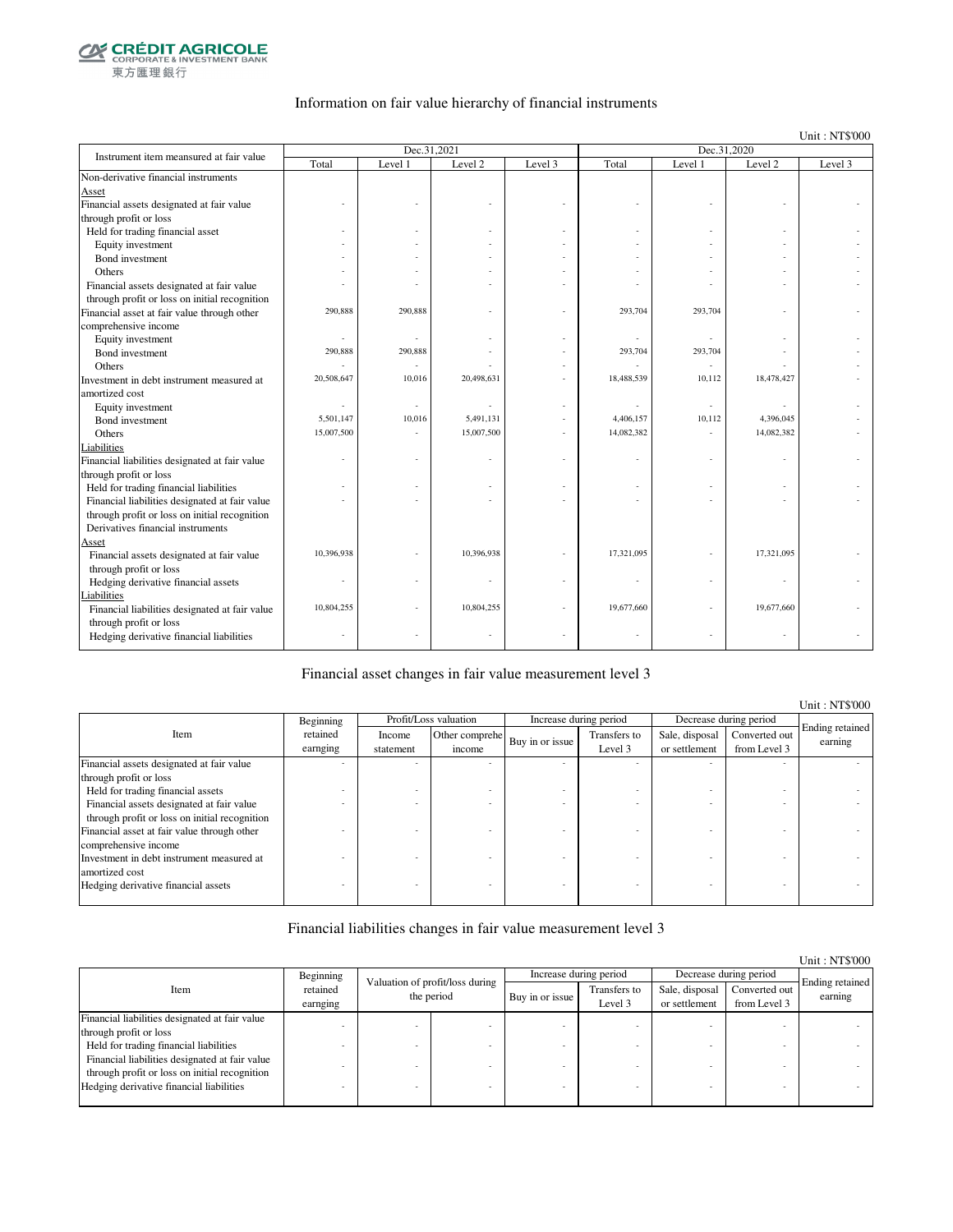

### ASSETS QUALITY

Unit : NT\$'000, %

|                            | Year \ Month                     |                          |                | Dec.31,2021                                     |                     |                                                                  | Dec.31,2020              |                |                                                 |                      |                                                      |
|----------------------------|----------------------------------|--------------------------|----------------|-------------------------------------------------|---------------------|------------------------------------------------------------------|--------------------------|----------------|-------------------------------------------------|----------------------|------------------------------------------------------|
| <b>ITEM</b>                |                                  | Overdue<br>Amount        | Loan<br>Amount | $%$ of<br>Overdue<br>loans<br>to Total<br>loans |                     | $%$ of<br>Loan loss reserve Loan loss reserve<br>to Overdue Loan | Overdue<br>Amount        | Loan<br>Amount | $%$ of<br>Overdue<br>loans<br>to Total<br>loans | Loan loss<br>reserve | $%$ of<br>Loan loss<br>reserve<br>to Overdue<br>Loan |
| Corporate Finance          | Security                         | $\overline{\phantom{a}}$ |                | $\overline{\phantom{a}}$                        | 282,801             |                                                                  | $\overline{\phantom{0}}$ |                |                                                 | 453,601              |                                                      |
|                            | Unsecurity                       |                          | 33,003,109     |                                                 |                     |                                                                  |                          | 49,695,162     |                                                 |                      |                                                      |
|                            | Housing Loan                     |                          |                | $\overline{\phantom{a}}$                        |                     |                                                                  |                          |                |                                                 |                      |                                                      |
| <b>Consumer Finace</b>     | Cash card                        |                          |                | $\sim$                                          |                     | <b>NA</b>                                                        | ÷                        |                |                                                 |                      | <b>NA</b>                                            |
|                            | Small credit Loan                |                          |                | $\sim$                                          |                     |                                                                  | ۰                        |                |                                                 |                      |                                                      |
|                            | Security<br>Others<br>Unsecurity |                          |                |                                                 |                     |                                                                  | -                        | ٠              |                                                 |                      |                                                      |
|                            | Total                            | $\sim$                   | 33,003,109     | $\sim$                                          | 282,801             |                                                                  |                          | 49,695,162     |                                                 | 453,601              |                                                      |
|                            |                                  | Overdue<br>Amount        | A/R<br>Amount  | $%$ of<br>Overdue A/R<br>to Total A/R           | Provision<br>Amount | $%$ of<br>Provision to<br>Overdue Loan                           | Overdue<br>Amount        | A/R<br>Amount  | $%$ of<br>Overdue A/R<br>to Total A/R           | Provision<br>Amount  | $%$ of<br>Provision to<br>Overdue<br>Loan            |
| Credit card                |                                  |                          |                | $\overline{\phantom{a}}$                        |                     |                                                                  |                          |                |                                                 |                      |                                                      |
| Factoring-without recourse |                                  |                          | 39,868,071     | $\sim$                                          | 398,800             | <b>NA</b>                                                        |                          | 24,623,568     |                                                 | 246,235              | <b>NA</b>                                            |
| Other non-performing loans |                                  | $\overline{\phantom{0}}$ |                | $\sim$                                          |                     |                                                                  | $\sim$                   |                |                                                 |                      |                                                      |

| Vear ∖ Month                                                               | Dec.31.202. | Dec.31.2020 |
|----------------------------------------------------------------------------|-------------|-------------|
| Loan classified as non-Pass-Due with normal payment after debt negotiation |             |             |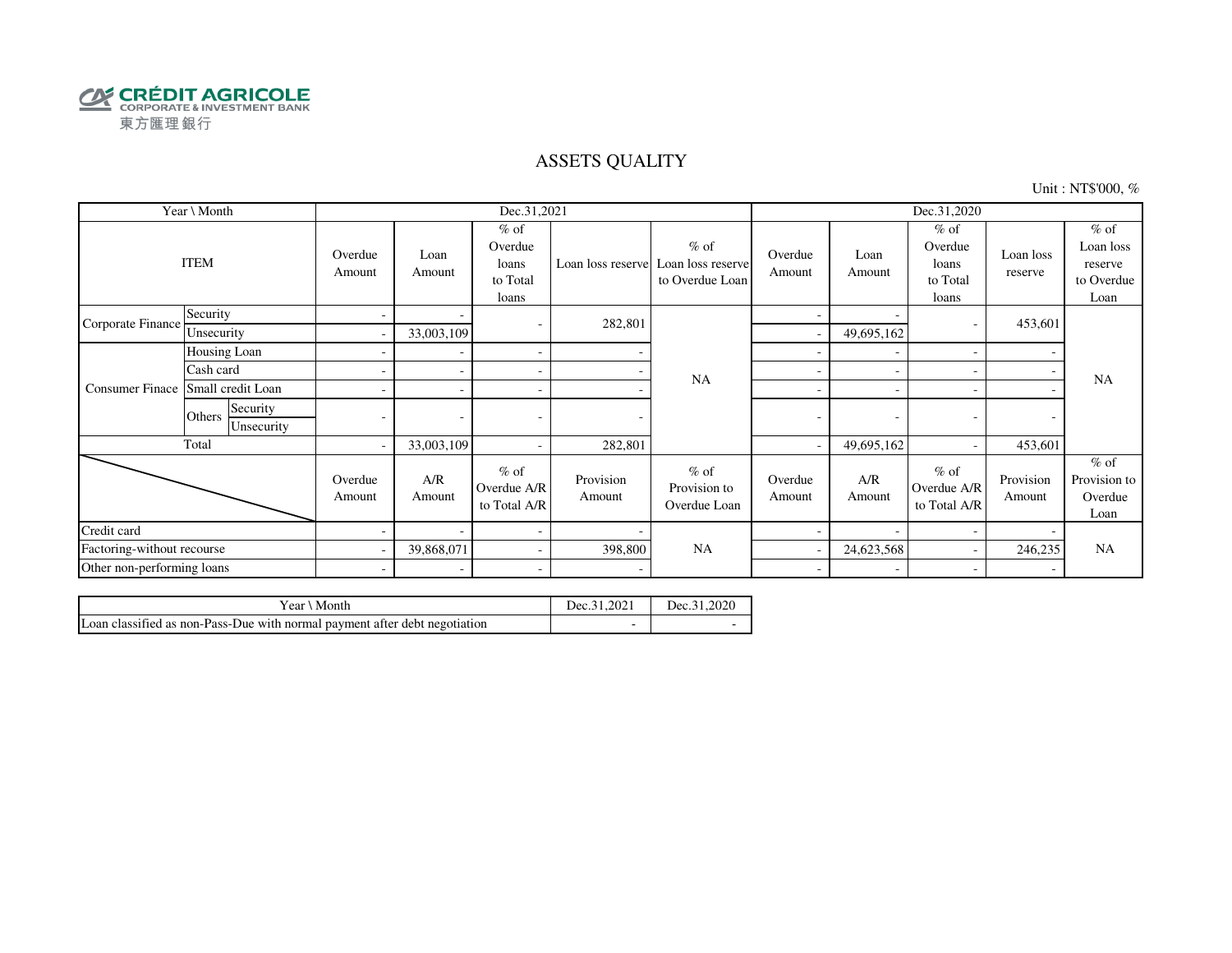

# Credit Exposure Concentration

Unit : NT\$'000, %

| Year \<br>Month |                         | Dec.31,2021                                |               |                                              | Dec.31,2020           |                                            |               |                                              |  |  |
|-----------------|-------------------------|--------------------------------------------|---------------|----------------------------------------------|-----------------------|--------------------------------------------|---------------|----------------------------------------------|--|--|
| Ranking         | Group Name              | <b>INDUSTRIAL</b><br><b>CLASSIFICATION</b> | Credit Amount | % of Credit<br>amount to<br>net worth $(\%)$ | Group Name            | <b>INDUSTRIAL</b><br><b>CLASSIFICATION</b> | Credit Amount | % of Credit<br>amount to<br>net worth $(\%)$ |  |  |
|                 | <b>Axxxx</b>            | Manufacturing                              | 27,685,250    |                                              | 492% Axxxx            | Manufacturing                              | 13,223,768    | 244%                                         |  |  |
| 2               | Hx Ixx                  | Manufacturing                              | 11,073,696    |                                              | 197% FOXXXXX PlXXXXXX | Manufacturing                              | 10,794,233    | 199%                                         |  |  |
| 3               | <b>Fxx Eaxxxx</b>       | Manufacturing                              | 6,500,000     |                                              | $115\%$ Hxx Hxx       | Manufacturing                              | 8,700,000     | 161%                                         |  |  |
| 4               | <b>MXXXXXXXX</b>        | Power Supplier                             | 5,981,826     |                                              | 106% QXXXXX           | Manufacturing                              | 8,407,353     | 155%                                         |  |  |
| 5               | CXXXX SXXXX             | Manufacturing                              | 5,922,901     |                                              | $105\%$ Fxx Eaxxxx    | Manufacturing                              | 6,489,980     | 120%                                         |  |  |
| 6               | Ctxx                    | Construction                               | 5,700,294     |                                              | 101% Hx Ixx           | Manufacturing                              | 5,699,900     | 105%                                         |  |  |
| 7               | <b>FOXXXXX PIXXXXXX</b> | Manufacturing                              | 5,530,543     |                                              | 98% GXXXXX LXX        | Manufacturing                              | 5,699,900     | 105%                                         |  |  |
| 8               | Yxxxxxx Wxxx Pxxxx      | Power Supplier                             | 5,510,071     |                                              | 98% Ctxx              | Construction                               | 4,396,838     | 81%                                          |  |  |
| 9               | CXXXXXXXX WXXX PXXXX    | Power Supplier                             | 4,498,352     |                                              | 80% CXXXX SXXXX       | Manufacturing                              | 3,811,401     | 70%                                          |  |  |
| 10              | <b>Cxxx</b>             | Investment<br>Advisory                     | 4,073,326     |                                              | 72% Mxxxxxxxx         | Power Supplier                             | 3,492,755     | 64%                                          |  |  |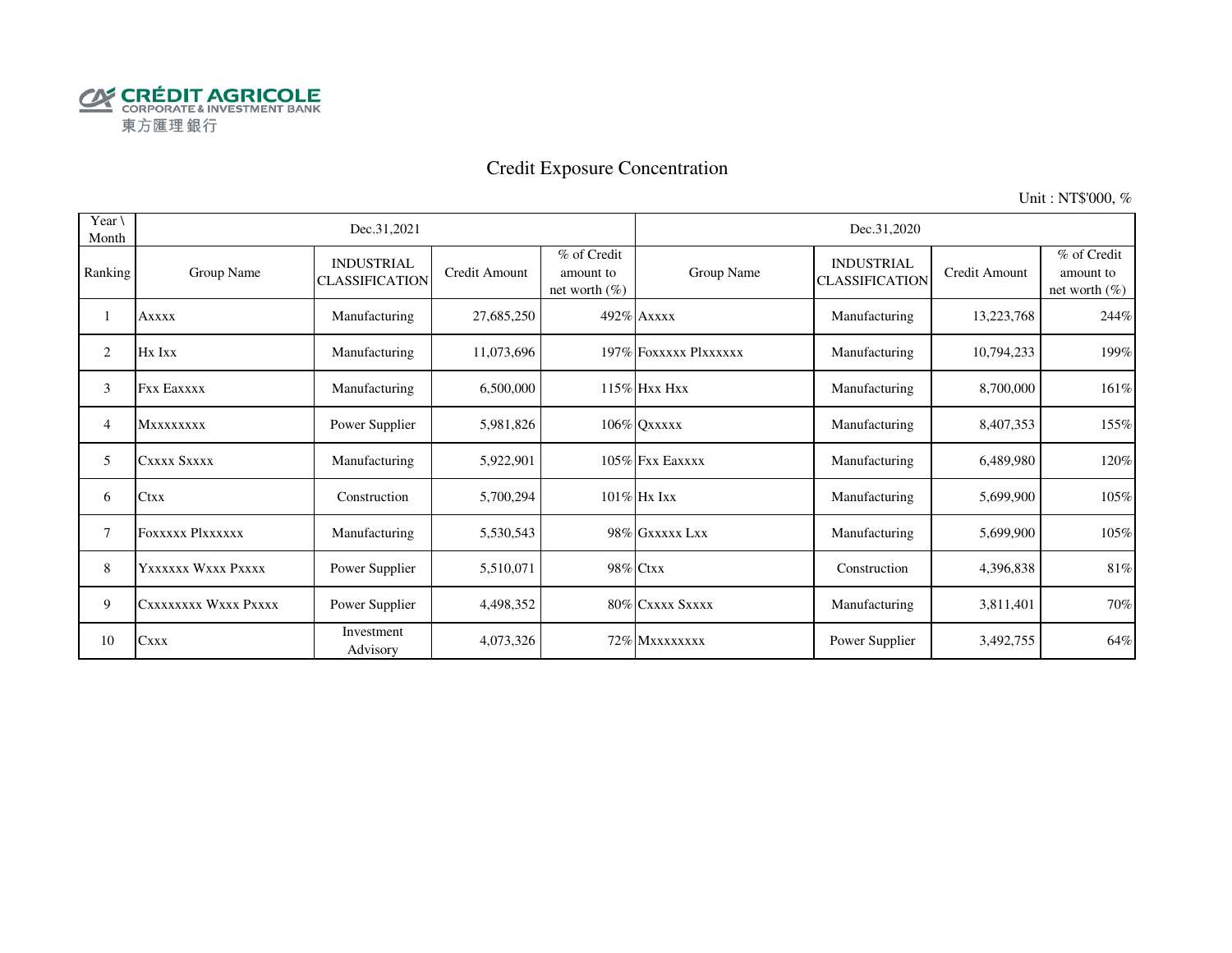

### Interest-Rate Sensitivity - TWD Currency Dec.31,2021

Unit : NT\$'000, %

| <b>ITEM</b>                                               | $0$ to $90$ days                                             | 91 to 180 days           | 181 days to 1 year       | over 1 year | <b>TOTAL</b> |  |  |  |  |  |  |
|-----------------------------------------------------------|--------------------------------------------------------------|--------------------------|--------------------------|-------------|--------------|--|--|--|--|--|--|
| Sensitive assets                                          | 13,386,996                                                   | 8,250,000                | 12,840,062               | 15,254,340  | 49,731,398   |  |  |  |  |  |  |
| Sensitive liabilities                                     | 1,033,346                                                    | $\overline{\phantom{a}}$ | $\overline{\phantom{a}}$ | 4,766,236   | 5,799,582    |  |  |  |  |  |  |
| Sensitive Gap                                             | 12,353,650                                                   | 8,250,000                | 12,840,062               | 10,488,104  | 43,931,816   |  |  |  |  |  |  |
| Equity                                                    | 5,690,629                                                    |                          |                          |             |              |  |  |  |  |  |  |
|                                                           | Ratio of interest-rate sensitive assets to liabi<br>857.50 % |                          |                          |             |              |  |  |  |  |  |  |
| Ratio of interest-rate sensitive gap to equity<br>772.00% |                                                              |                          |                          |             |              |  |  |  |  |  |  |

## Dec.31,2021 Interest-Rate Sensitivity - USD Currency

Unit : US\$'000, %

| <b>ITEM</b>                                                  | $0$ to $90$ days                                           | 91 to 180 days | 181 days to 1 year       | over 1 year | <b>TOTAL</b> |  |  |  |  |  |
|--------------------------------------------------------------|------------------------------------------------------------|----------------|--------------------------|-------------|--------------|--|--|--|--|--|
| Sensitive assets                                             | 3,427,570                                                  | 200,000        | $\overline{\phantom{a}}$ | 100,000     | 3,727,570    |  |  |  |  |  |
| Sensitive liabilities                                        | 3,540,540                                                  | 301,047        | $\overline{\phantom{a}}$ | -           | 3,841,587    |  |  |  |  |  |
| Sensitive Gap                                                | (112,970)                                                  | (101, 047)     |                          | 100,000     | (114, 017)   |  |  |  |  |  |
| Equity                                                       |                                                            |                |                          |             | (4,883)      |  |  |  |  |  |
|                                                              | Ratio of interest-rate sensitive assets to liabi<br>97.03% |                |                          |             |              |  |  |  |  |  |
| Ratio of interest-rate sensitive gap to equity<br>2,334.98 % |                                                            |                |                          |             |              |  |  |  |  |  |

Note:

- 1. Interest-rate sensitive assets or liabilities represent interest bearing assets or interest paying liabilities influenced by the fluctuation of interest rates.
- 2. Ratio of interest-rate sensitive assets to liabilities = Interest-rate sensitive assets ÷ Interest-rate sensitive liabilities (i.e. New Taiwan Dollar interest-rate sensitive assets and New Taiwan Dollar interest-rate sensitive liabilities with tenors of less than one year)
- 3. Interest-rate sensitive gap = Interest-rate sensitive assets  $-$  Interest-rate sensitive liabilities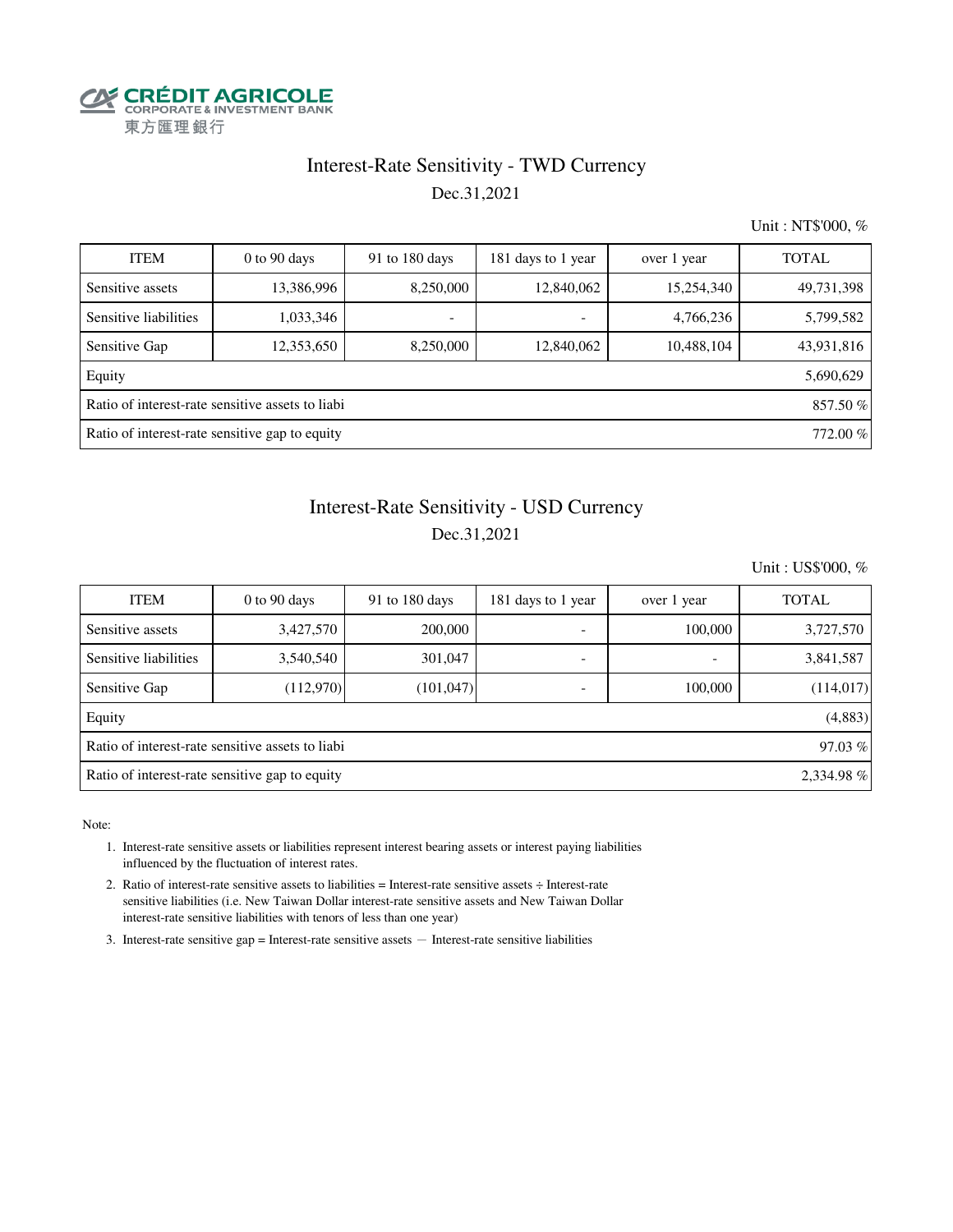

# Ratio of Profitability

Unit : %

| <b>ITEM</b>               |                   | Dec.31,2021 | Dec.31,2020 |  |
|---------------------------|-------------------|-------------|-------------|--|
| Ratio of return on assets | before income tax | $0.25\%$    | $0.67\%$    |  |
|                           | after incometax   | $0.13\%$    | $0.54\%$    |  |
|                           | before income tax | 6.55 $%$    | 18.73 %     |  |
| Ratio of return on equity | after incometax   | 3.59 $%$    | 15.16 %     |  |
| Ratio of net income       |                   | 15.09%      | 52.04 %     |  |

Note:

- 1. Ratio of return on assets = Income before income tax  $\div$  Average assets
- 2. Ratio of return on equity = Income before income tax  $\div$  Average equity
- 3. Ratio of net income = Income before income tax  $\div$  Total revenue
- 4. Income before income tax is the year-to-date accumulated income.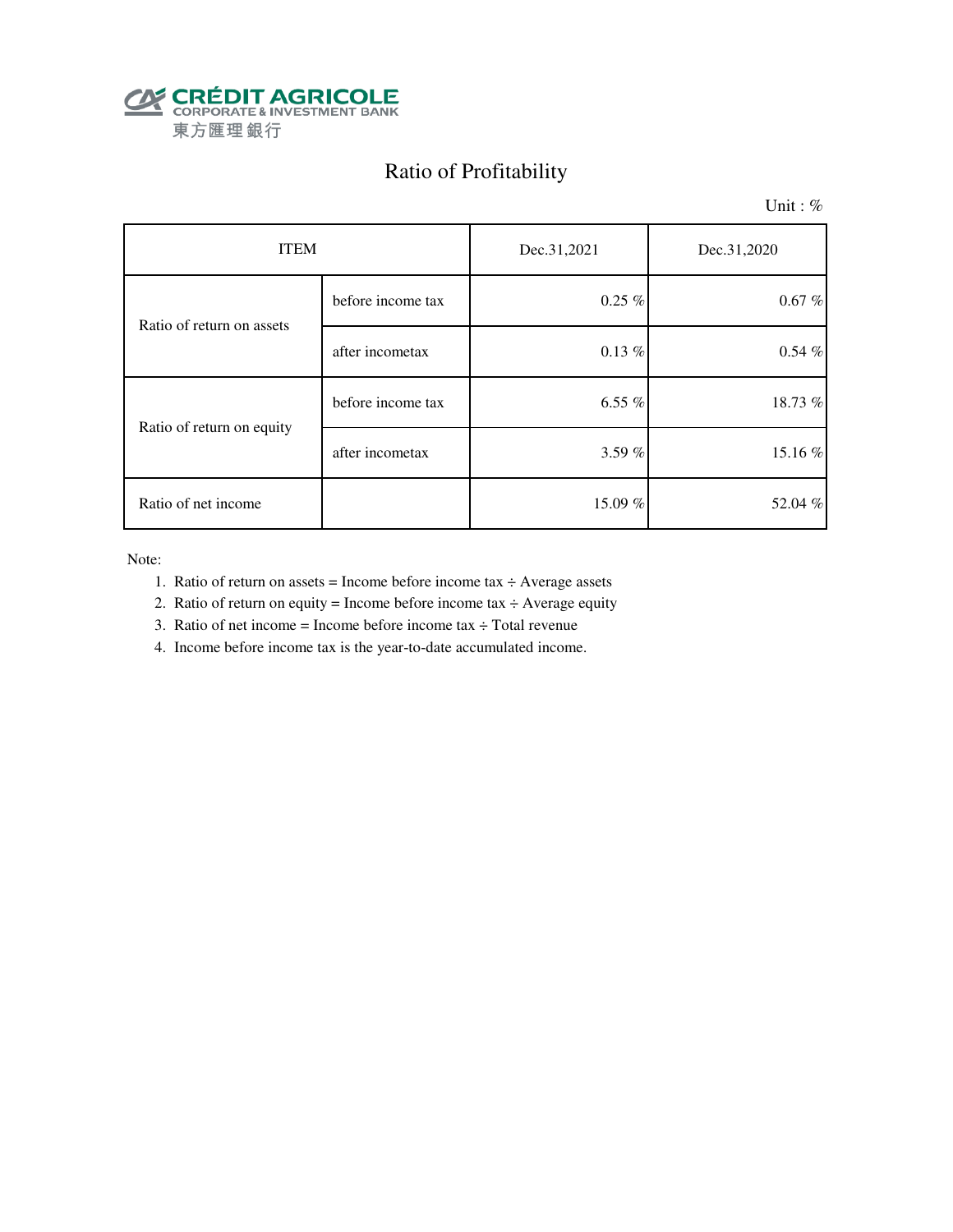

## Analysis of Assets and Liabilities by Maturity Date - TWD Currency Dec.31,2021

Unit : NT\$'000

|             |               | Amount for the remaining period to the maturity date |                 |                |                       |               |  |  |  |
|-------------|---------------|------------------------------------------------------|-----------------|----------------|-----------------------|---------------|--|--|--|
| <b>ITEM</b> | <b>TOTAL</b>  | $0$ to 30 days                                       | $31$ to 90 days | 91 to 180 days | 181 days to<br>1 year | over 1 year   |  |  |  |
| Assets      | 610,228,364   | 129,996,746                                          | 116, 161, 849   | 108,940,190    | 170,784,246           | 84, 345, 333  |  |  |  |
| Liabilities | 620,569,902   | 118,666,148                                          | 128,495,054     | 99,867,906     | 162,070,555           | 111,470,239   |  |  |  |
| Gap         | $-10,341,538$ | 11,330,598                                           | $-12,333,205$   | 9,072,284      | 8,713,691             | $-27,124,906$ |  |  |  |

Note:

 1. The table includes only New Taiwan Dollar amounts (i.e. excludes assets and liabilities denominated in foreign currency).

## Analysis of Assets and Liabilities by Maturity Date - USD Currency Dec.31,2021

Unit : US\$'000

| <b>ITEM</b> | <b>TOTAL</b> | Amount for the remaining period to the maturity date |                 |                |                       |             |  |  |
|-------------|--------------|------------------------------------------------------|-----------------|----------------|-----------------------|-------------|--|--|
|             |              | $0$ to 30 days                                       | $31$ to 90 days | 91 to 180 days | 181 days to<br>1 year | over 1 year |  |  |
| Assets      | 37,782,186   | 8,075,252                                            | 7,393,440       | 4,681,436      | 6,868,399             | 10,763,659  |  |  |
| Liabilities | 37,196,034   | 8,538,505                                            | 5,920,394       | 5,127,768      | 6,744,006             | 10,865,361  |  |  |
| Gap         | 586,152      | $-463,253$                                           | 1,473,046       | $-446,332$     | 124,393               | $-101,702$  |  |  |

Note:

1. The table includes only U.S. Dollar amounts.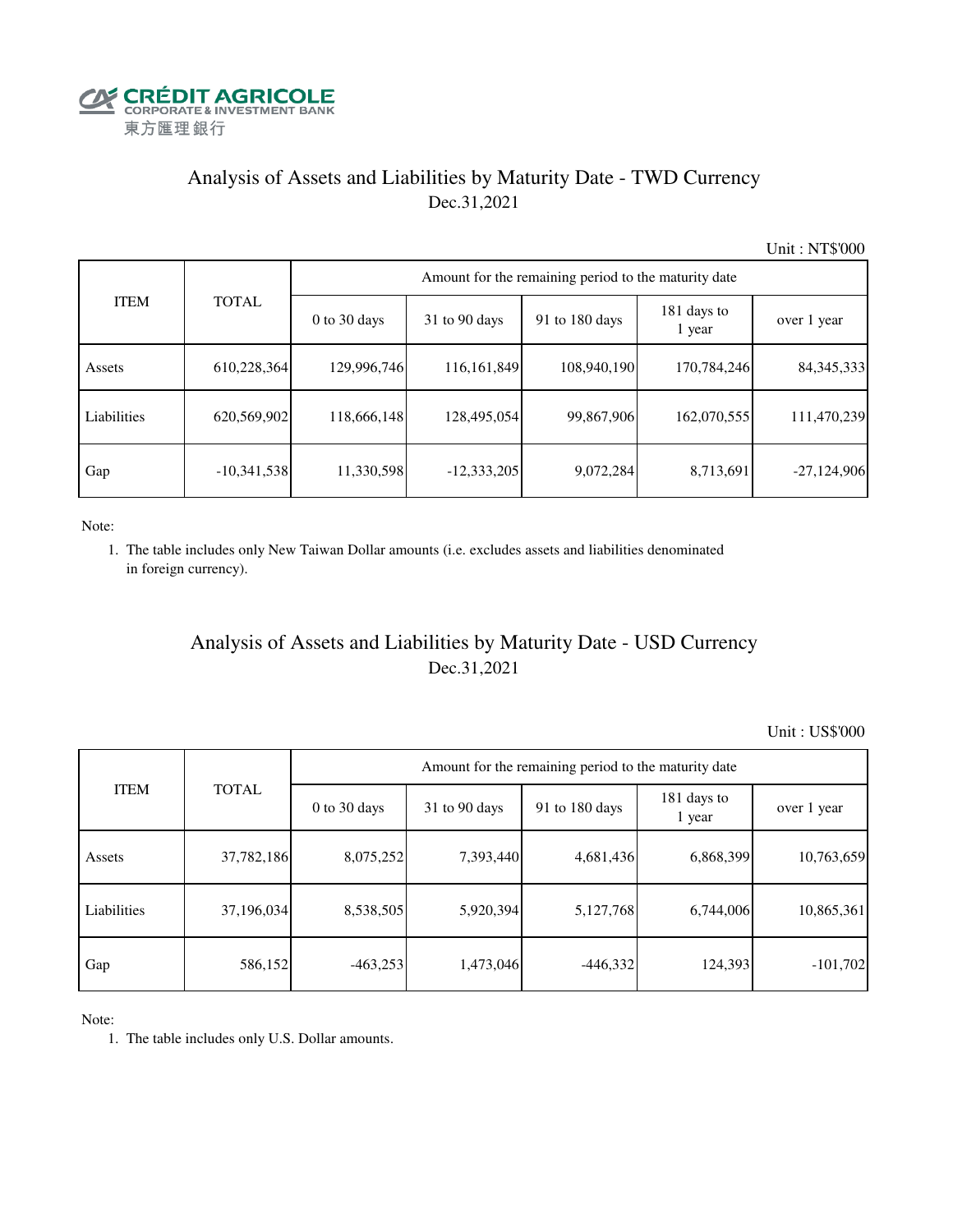**SECRÉDIT AGRICOLE**<br>
CORPORATE& INVESTMENT BANK<br>
東方匯理銀行

### Sale of Distressed Debt Information Dec.31,2021

1. Transcation information of distressed debt sale Unit: NT\$'000

| Transactio<br>n Date | Counterparty   Debt Component   Book Value   Selling Price |  | Gain/loss<br>from<br>disposal | Condition of<br>Agreement | Relationship<br>with counterparty |
|----------------------|------------------------------------------------------------|--|-------------------------------|---------------------------|-----------------------------------|
|                      |                                                            |  |                               |                           |                                   |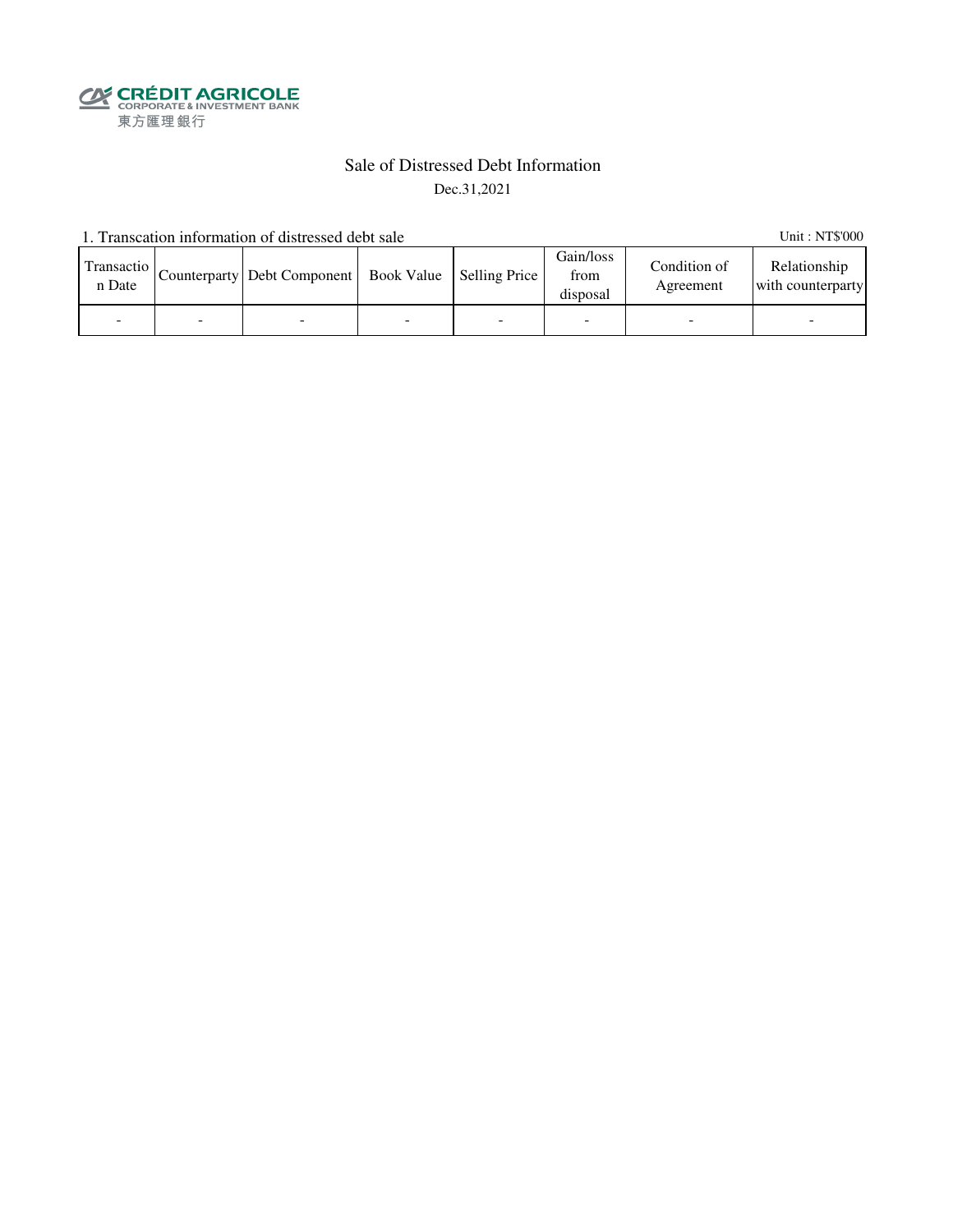

### Information of reinvestment business Dec.31,2021

Unit : NT\$'000

| Investee<br>company | Main<br>Locatio I<br>Operating<br>n<br>Item | Stockholdi Investment            | Realized                 |                                                           | Conditions of share consolidation between the<br>company and its affiliated companies |                                 |          |                                        |         |  |
|---------------------|---------------------------------------------|----------------------------------|--------------------------|-----------------------------------------------------------|---------------------------------------------------------------------------------------|---------------------------------|----------|----------------------------------------|---------|--|
|                     |                                             | ng ratio in<br>Closing<br>Period |                          | Gain/Loss in<br><b>Book</b><br>Value<br>Current<br>Period | Current number<br>of stock holding                                                    | Pro Forma<br>number of<br>stock | of stock | Total<br>Number Stockholdin<br>g ratio | Remarks |  |
| -                   | -                                           | -                                | $\overline{\phantom{0}}$ | -                                                         | $\overline{\phantom{a}}$                                                              | -                               |          | $\overline{\phantom{0}}$               |         |  |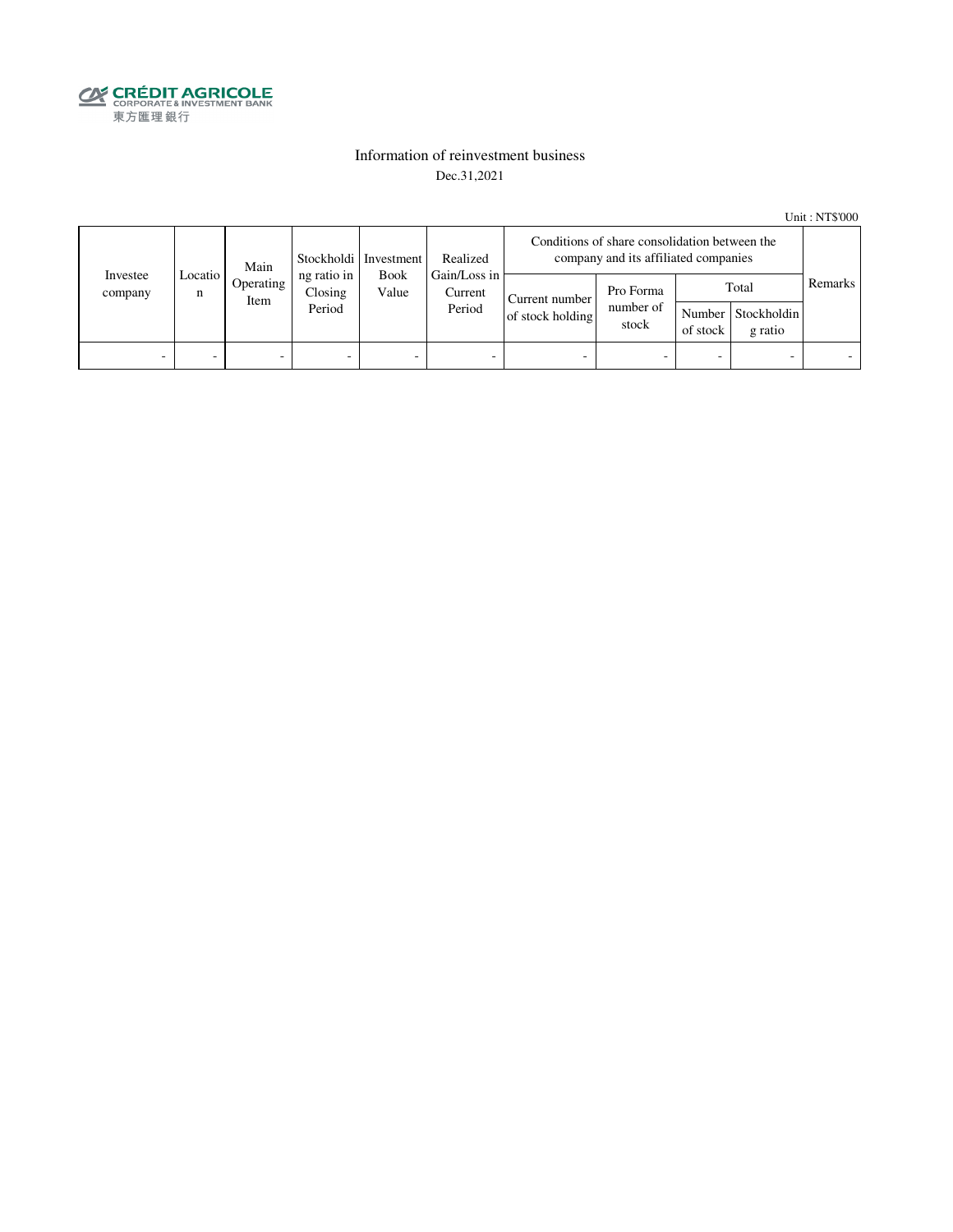

# Ratio of Deposits, Time Deposits and Foreign Currency Deposits to Total Deposits

Unit : NT\$'000, %

|                                | Dec.31,2021 | Dec.31,2020 |  |  |
|--------------------------------|-------------|-------------|--|--|
| Demand deposits                | 55,912,811  | 40,999,847  |  |  |
| % of Demand deposits           | 52.03 %     | 51.30%      |  |  |
| Time deposits                  | 51,549,807  | 38,923,816  |  |  |
| % of Time deposits             | 47.97 %     | 48.70%      |  |  |
| Foreign currency deposits      | 106,365,147 | 79,449,403  |  |  |
| % of Foreign currency deposits | 98.98%      | 99.41 %     |  |  |

Note:

1. % of Demand deposits = demand deposits  $\div$  total deposits ;

% of Time deposits = time deposits  $\div$  total deposits ;

- % of Foreign currency deposits = foreign currency deposits  $\div$  total deposits
- 2. Demand deposits and Time deposits include Foreign currency deposits and Treasury deposits.
- 3. Postal office deposits are excluded.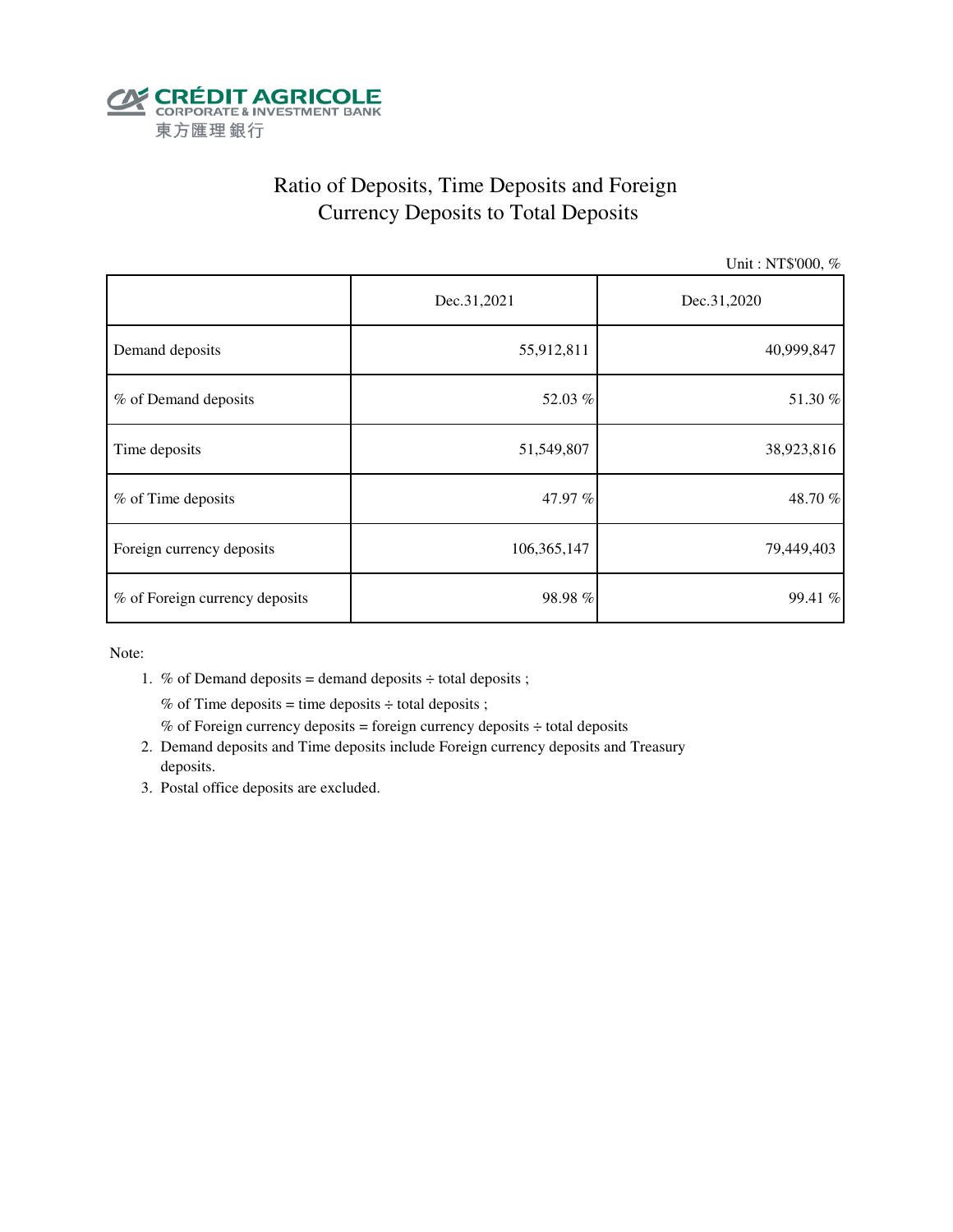

# Ratio of Small and Medium-Size Enterprise (SME) Loans

Unit : NT\$'000, %

|                     | Dec.31,2021 | Dec.31,2020 |  |  |
|---------------------|-------------|-------------|--|--|
| <b>SME</b> Loans    |             |             |  |  |
| % of SME Loans      | $0.00~\%$   | $0.00~\%$   |  |  |
| Consumer Loans      | -           |             |  |  |
| % of Consumer Loans | $0.00~\%$   | $0.00~\%$   |  |  |

Note:

1. % of SME Loans = SME Loans ÷ Total Loans;

% of Consumer Loans = Consumer Loans ÷ Total Loans

 2. Small and Medium-Size Enterprises (SME) are identified according to the definition promulgated by the Banking Bureau. 3. Consumer Loans include Housing Improvement Loans, Housing Improvement Lo

Employee Loans under Welfare Committee and other individual Consumer Loans.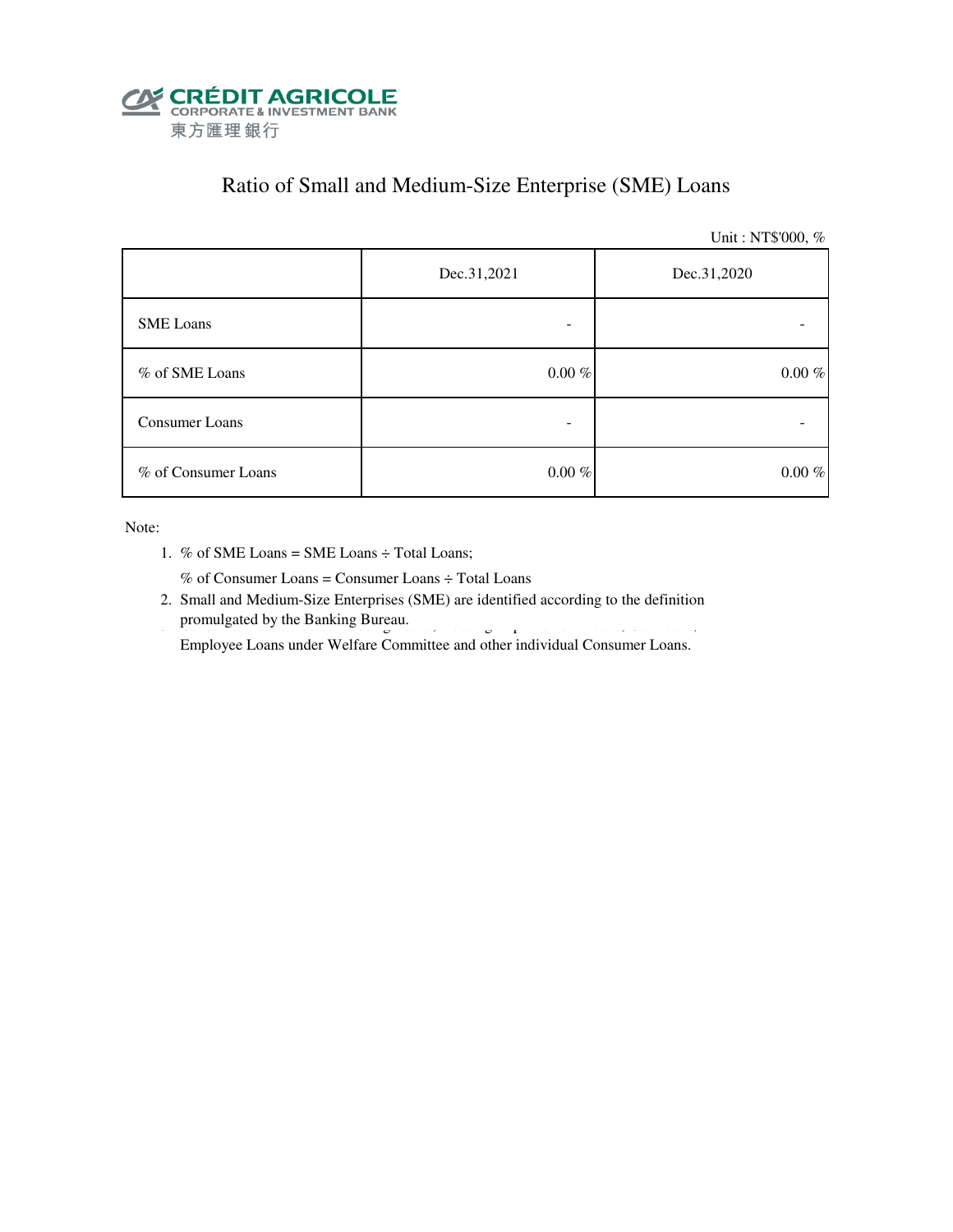

## Interest Bearing Assets and Interest Paying Liabilities

Unit : NT\$'000, % Average balance Average interest rate Average balance Average interest rate Interest bearing assets 175,186,940 0.30 % 109,894,749 0.66 % Due from Central Bank, other branches and other banks 93,726,239 0.00 % 9,239,001 0.05 % Securities purchased 19,273,084 0.18 % 18,252,627 0.25 % A/R Forfaiting - without recourse 21,816,677 0.90 % 16,670,984 0.78 % Loans, discounted notes and bills  $40,370,939$   $1.07\%$   $65,732,137$   $0.86\%$ Interest paying liabilities 114,424,822 0.28 % 81,453,547 0.38 % Due to banks and other branches  $51,180,845$   $0.25\%$   $31,475,167$   $0.15\%$  Deposits (demand deposits, time deposits and NCD) 63,243,977 0.30 % 49,978,380 0.52 % ITEM Dec.31,2021 Dec.31,2020

Note:

1. Average balance is based on daily average balance of interest bearing assets or interest liabilities.

 2. Interest bearing assets or interest paying liabilities are disclosed in accordance with the chart of accounts or their nature.